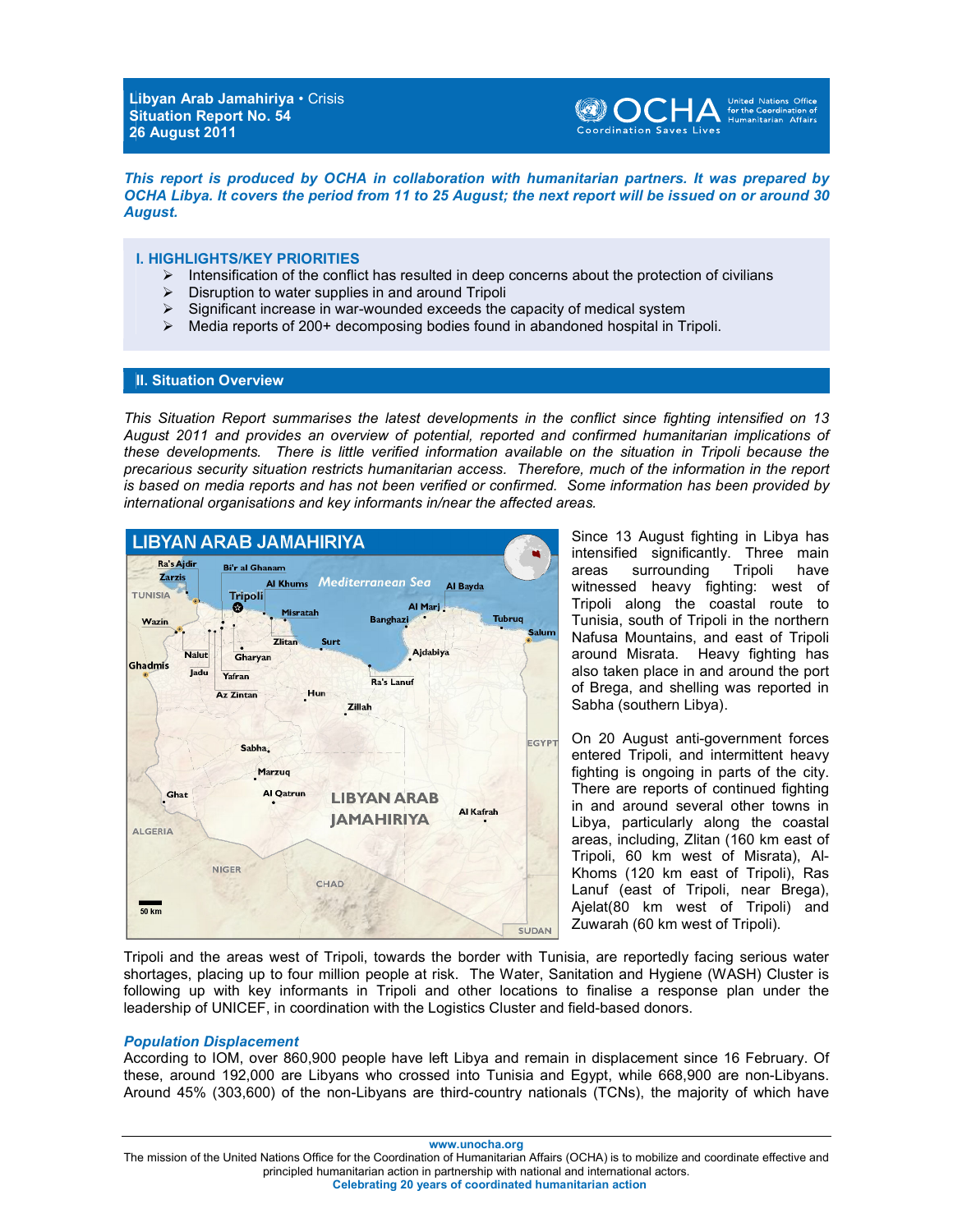2 been repatriated. The remaining non-Libyans (around 55%) are nationals of countries bordering Libya who returned to their countries of origin.

As a result of the heavy fighting in Tripoli and the surrounding areas, there have been reports of significant population movement southwards into the Nafusa Mountains, particularly from Al-Zawiyah (west of Tripoli). Since 14 August, approximately 800 families have moved into the Nafusa Mountains per day through the BirAyyad checkpoint. There have also been confirmed reports of an increase in war-wounded being treated in medical facilities assisted by INGOs in the Nafusa Mountains.

In order to ensure the identification and delivery of primary needs, the Protection Cluster is planning to establish two transit centres for IDPs and returnees in the Nafusa Mountains: one in Nalut for around 5,000 people, and one in Zintan for around 15,000 people. Sites have already been identified in coordination with the local authorities.

### Cross-border movement between Libya and Tunisia

As of 14 August there has been a significant drop in the number of crossings at the Ras Ajdir border both to and from Tunisia. Libyan Government forces remain in control of the Ras Ajdir border which has been open intermittently. There have been reports of sporadic fighting between anti-government and government forces in the area near the border.



The graph below shows the change in numbers crossing both the Ras Ajdir since 13 August.

Further south, the Dhibat/Wazin border (entry point to the Nafusa Mountains) has also periodically been closed. Since 22 August it has been closed to people trying to enter Tunisia, explaining the sharp drop in the chart above. However there has been a rise in the number of people returning to Libya across this border. UNHCR reports that the population of the camps in the Dhibat area of southern Tunisia has dropped significantly: the population of Tatouine camp is now down to 70 and Remada camp has only 64 people. The majority of families returning to Libya cite improved security and provision of services (such as water and electricity) in Nalut, Zintan, Yafran and the surrounding areas as the main reason for return. Over the past few days, returns have also been reported to Gharyan and Al-Zawiyah after the situation calmed (following a week of intense fighting from 13 August).

The Nafusa Mountains area experienced heavy fighting earlier on in the crisis (in particular from May to July). Although the situation is beginning to return to normal in some areas (south and west of the region), the return of the formerly displaced population is placing an additional burden on villages to provide basic food supplies and services at a time when stocks are already low. New displacement from the north will exacerbate the situation. Humanitarian actors have access to some parts of the Nafusa Mountains, and are providing food, medical, water and protection assistance to identified beneficiaries.

**www.unocha.org** 

The mission of the United Nations Office for the Coordination of Humanitarian Affairs (OCHA) is to mobilize and coordinate effective and principled humanitarian action in partnership with national and international actors. **Celebrating 20 years of coordinated humanitarian action**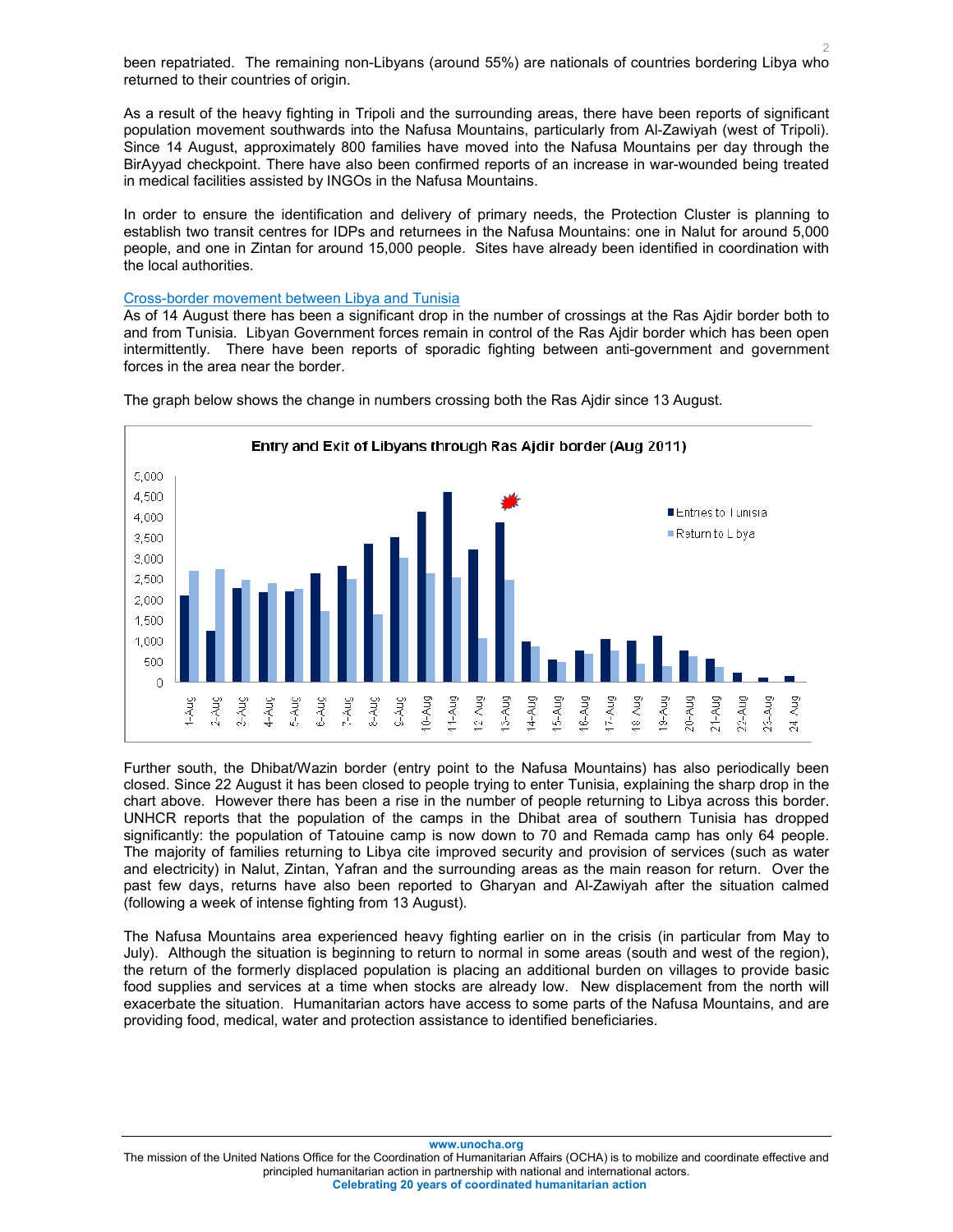

# **III. Humanitarian Implications and Response**

#### **TRIPOLI**

There are continued reports of understaffing and shortages of medical supplies for treatment of both the warwounded and people with chronic diseases in Tripoli. There are also concerns about the removal of hospital waste from health facilities and the shortage of water. Waste is accumulating at a rapid rate and is considered a significant biohazard if not disposed of correctly. The limited availability of water – both for drinking and sanitation – poses a serious health risk to hospital patients.

IMC, MSF and ICRC continue to provide urgent care in several health facilities in Tripoli, including those near areas of fighting. However, there have been numerous media reports since the start of this week of heavy fighting near several hospitals, making it difficult, if not impossible, for the wounded to access medical care or for international organisations to assist them. Some Libyan doctors are reportedly treating the wounded in their homes.

On August 26, there were reports by the media of the discovery of at least 200 decomposing bodies (including women and children) at the Abu Salim hospital, underscoring the serious impact that ongoing fighting is having on civilians in and around the densely populated neighbourhoods of Tripoli, as well as in other locations across Libya. Humanitarian organizations have not yet been able to access the hospital because of the intensity of hostilities taking place.

There are verified reports of water shortages in Tripoli. As of 25 August the WASH Cluster reports that although water supplies to Tripoli have not been entirely cut, the water system is running at a much reduced capacity and alternative water sources are being used wherever possible. The National Transitional water and waste water authorities in Tripoli have requested UNICEF's urgent assistance in providing drinking water to vulnerable areas in Tripoli.

According to the Libyan Red Crescent there are around 9,000 IDP families (approximately 50,000 people) who have been displaced to Tripoli since the start of the conflict.

IOM has received several requests to evacuate foreign nationals from Tripoli. An estimated 200,000 Egyptian migrants are believed to be in Tripoli and western Libya, with migrants of many other nationalities still present in the capital. An IOM-chartered ship, with operational and medical staff onboard, carried out an initial evacuation of approximately 200 migrants stranded in the city on 25 August, and expects to conduct a second evacuation on 27 August. So far, more than 5,000 migrants have registered for evacuation. IOM will take the migrants to the Egyptian border with Libya at Saloum, before assisting them to return to their home countries. Two larger boats (capacity 1,500 persons per vessel) and medical staff are on standby should it become possible to conduct additional sea evacuations over the next week.

**www.unocha.org** 

The mission of the United Nations Office for the Coordination of Humanitarian Affairs (OCHA) is to mobilize and coordinate effective and principled humanitarian action in partnership with national and international actors. **Celebrating 20 years of coordinated humanitarian action**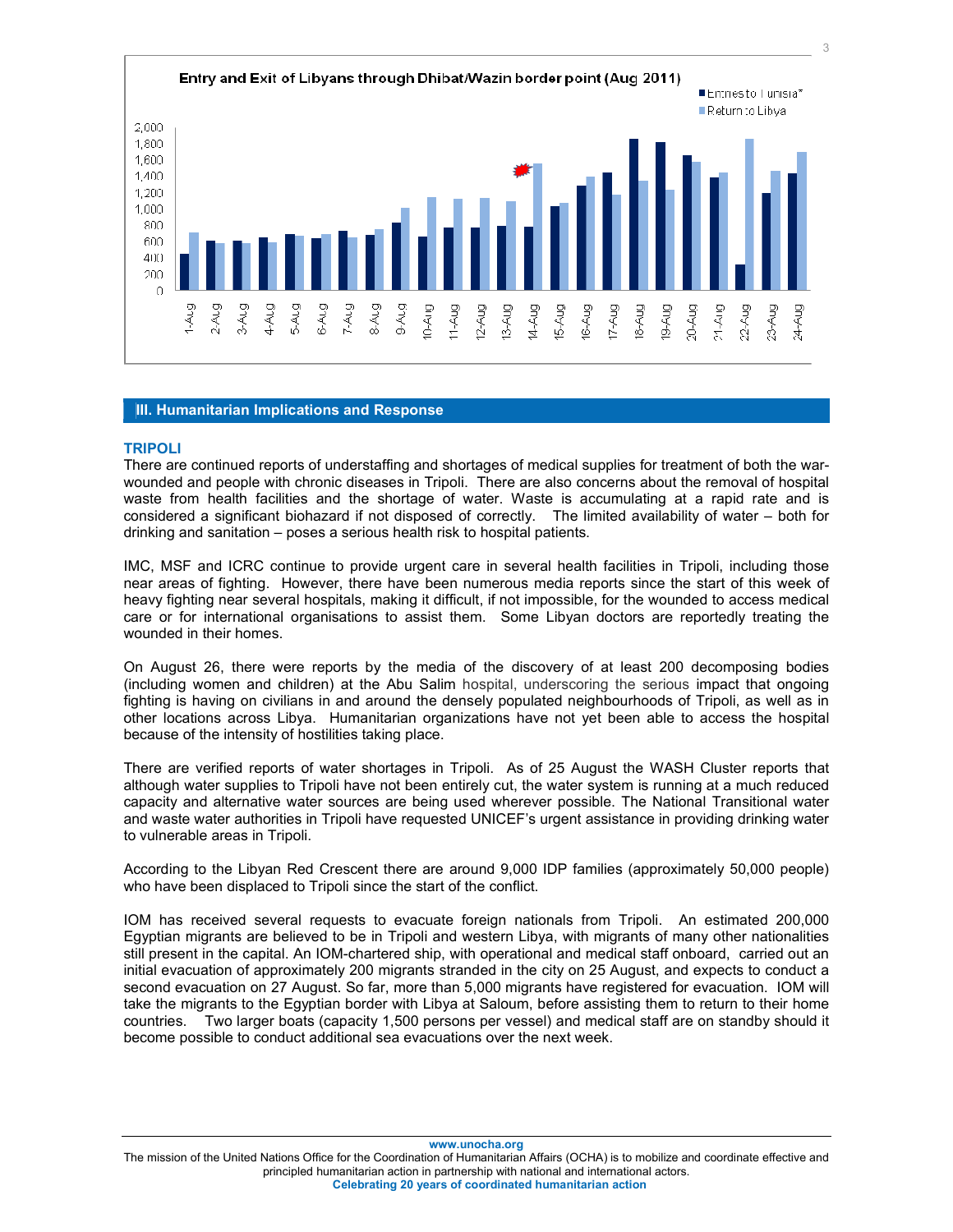#### **WEST OF TRIPOLI**

Over the last ten days heavy fighting has been reported in Al-Zawiyah, Zuwarah, Sabratha, Surman and Ajaylat. These towns all lie along the coastal road between Tripoli and the border with Tunisia. Although the situation has calmed, there are continued reports of sporadic fighting in these areas, particularly in Zuwarah and Ajaylat. Other than reports of large numbers of casualties (including civilians) and the likelihood of a significant ERW presence, there is limited information available about the humanitarian situation in these areas as the security situation remains precarious and humanitarian access is limited.

There are 290 metric tonnes of food on stand-by at the Ras Ajdir border with Libya, ready to be delivered through the northern supply route as soon as the security situation permits.

### **EAST OF TRIPOLI**

Over the past week, heavy fighting has continued in the port city of Brega (750 km east of Tripoli, 200 km southwest of Benghazi) and further west in Ras Lanuf. WHO has conducted a Mass Casualty Management Training for Brega Field Hospital staff, following reports of war-wounded travelling to the nearby city of Ajdabiya.

In Zlitan (60 km west of Misrata, 160 km east of Tripoli, pop. 110,000) pockets of fighting continue with antigovernment forces reportedly in control of most of the city and most of the population having fled. Some IDPs have reportedly gone to Misrata, while others are heading for areas that remain under government control. There have been unconfirmed social media reports that the NTC has sent a shipment of food, fuel and other essential goods from Misrata to Zlitan.

IOM undertook the fifteenth evacuation rotation of TCNs from Misrata on 21 August, with 125 people on board. Since the start of the conflict the total number of people evacuated from Misrata to Benghazi is 8,432, including both TCNs and war-wounded evacuees.

A WFP-chartered ship has set sail yesterday from Benghazi to Misrata a total of 495 metric tons of food to be distributed in Zlitan to 15,000 people affected by recent heavy fighting. The shipment also includes NFIs (including 4,000 hygiene kits, 1,500 blankets and 1,500 mattresses) and education and child protection supplies (26 early childhood development kits, 16 recreation kits and 10 school-in-a-box kits). The ship will carry a UN interagency mission to evaluate further needs in Zlitan and Misrata. Additionally, 300 metric tonnes, from stocks at Libya's border with Tunisia are being loaded for immediate dispatch to Gharyan as partial assistance to some 200,000 in the Nafusa Mountains.

#### **SOUTH OF TRIPOLI (NAFUSA MOUNTAINS)**

As in other parts of the country, the main concerns in the Nafusa Mountains remain protection of civilians and the threat from Explosive Remnants of War (ERW). Humanitarian actors continue to conduct spot clearance tasks of ERW and provide risk education to the IDPs and the local population. There have been increased reports of ERW victims in the area north of Nalut and in Tigi. There is increasing concern about contamination levels in Gharyan as sporadic fighting continues.

An emergency risk education team has been sent to BirAya (on the road north of Yafran where there is a checkpoint through which many IDPs are moving). The team will provide ERW risk education and provide leaflets to displaced people passing through the area, in particular to returnees. Returns to areas north of the Nafusa Mountains are expected and there are likely to be high levels of contamination in the coastal areas that have seen heavy fighting over the last ten days.

According to the Food Security and Livelihoods Cluster, the commercial sector in main towns of the Nafusa Mountains region is recovering, particularly in the south and west, with fruit and vegetables being sold on the roadsides, shops re-opening and people buying commodities. While it seems apparent that the commercial sector has somewhat rebounded in the urban areas, access to food remains a concern as salaries have not been paid, food prices have risen and the local currency has depreciated. WFP has received information that around 150,000 people in Gharyan and surrounding areas may require food assistance. WFP is conducting a rapid assessment with other organisations and partners already present in the region to get more comprehensive information.

To meet the additional food requirements with the rise in returns since the start of Ramadan, WFP, with LRC, is distributing 850 metric tons of food throughout the Nafusa Mountains to some 160,000 beneficiaries. In addition to basic commodities from WFP, other organizations operating in the area will be providing

**www.unocha.org** 

The mission of the United Nations Office for the Coordination of Humanitarian Affairs (OCHA) is to mobilize and coordinate effective and principled humanitarian action in partnership with national and international actors. **Celebrating 20 years of coordinated humanitarian action**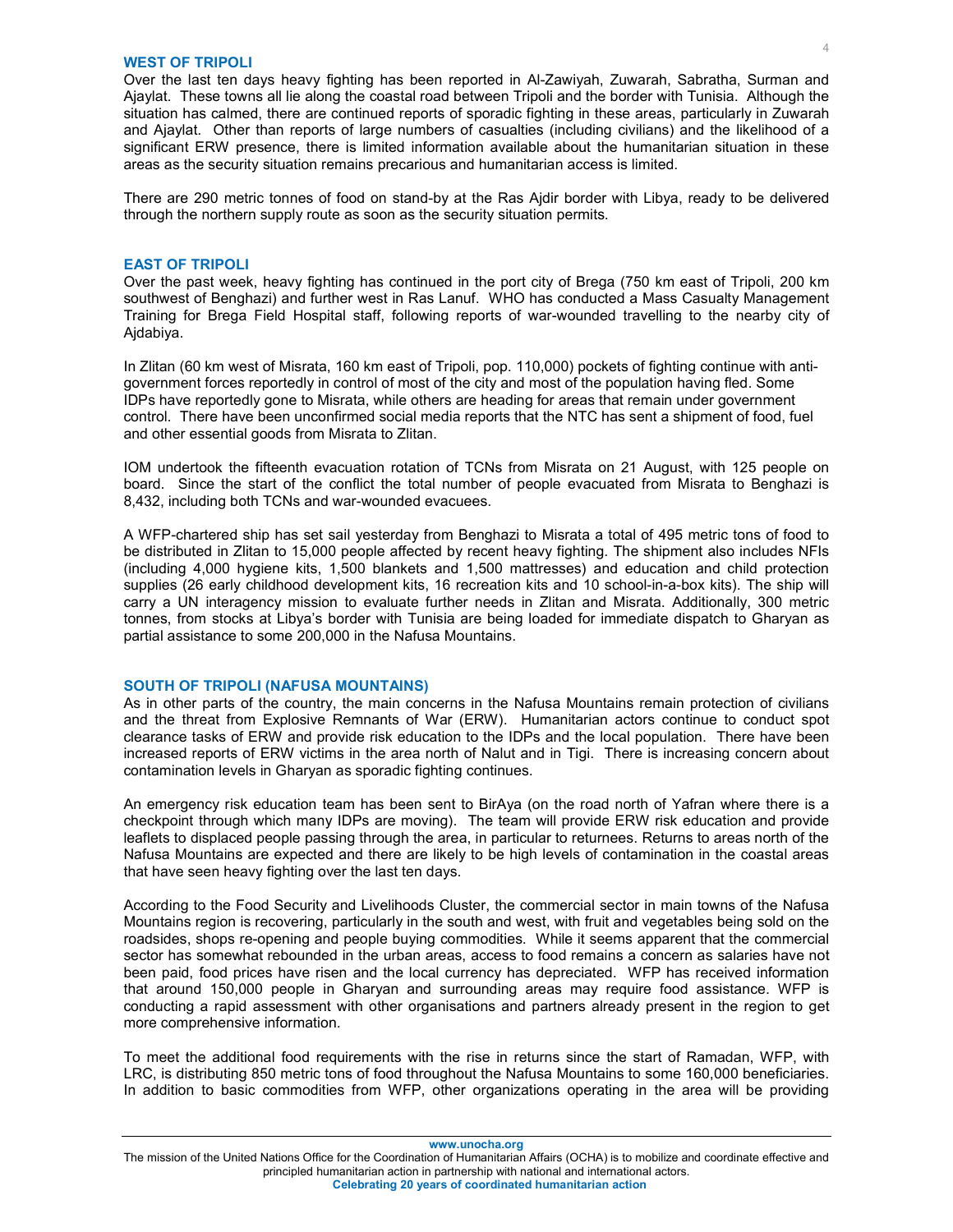complementary food items culturally specific to the holy month. LRC in collaboration with IOM will be providing tuna and milk whereas Al Ikhlas Charity (NGO) will be complementing WFP's rations with fresh food. Islamic Relief Worldwide (IRW) is also planning on providing food baskets to some areas in Nafusa Mountains.

### **IV. Coordination**

The HCT met on 26 August in Zarzis, Tunisia, with representatives of the NTC. They discussed humanitarian priorities and response planning for the next several weeks. The revised Flash Appeal has been extended by one month and an accompanying 30-Day Action plan covering September will be issued by 30<sup>th</sup> August. An early recovery/transition plan will be developed to begin October.

The coordination schedule in Zarzis has been revised. The coordination meeting schedules for Benghazi, Cairo and Zarzis, as well as Cluster and HCT contact lists are available at http://libya.humanitarianresponse.info/.

OCHA Libya is producing a daily humanitarian media monitoring service. The service provides an overview of the Libya crisis as portrayed in the worldwide media, including: news agencies, newspapers, Arab Satellite TV, websites, social media and press releases by humanitarian organisations. If you wish to subscribe to the media monitoring service, visit: http://bit.ly/jD4HDr

OCHA has an incomplete picture of the activities of Libyan Diaspora groups providing humanitarian aid to the Nafusa Mountains area. Groups providing humanitarian aid in this area are kindly asked to contact OCHA at: OCHALibya@un.org

## **V. Funding**

The Flash Appeal is funded at **59.6 per cent**, with **\$243 million** received out of the \$407 million requested. Donations have also been recorded to projects outside the appeal, with a total of **\$140 million**. This brings the total recorded humanitarian funding for the Libya crisis to **\$383 million**.

The chart (right) provides a breakdown of funding received and unmet requirements by cluster (excluding multi-cluster, which is 67 per cent funded). See Annex I for an analysis of the humanitarian funding trends, since the revision of the Flash Appeal on 17 May 2011 (launched 18 May).

OCHA has an incomplete picture of funding donated outside the Flash Appeal. To ensure coordination of resources, please advise the Financial Tracking Service (fts@un.org) of all funding and in-kind donations. The Financial Tracking Service shows daily updates of funding for this appeal and other humanitarian response to the Libyan crisis.



#### **VI. Contact**

**OCHA Libya:** Brendan McDonald: Officer-in-Charge mcdonaldb@un.org• +216 2399 4965

**OCHA Libya:**  Rebecca Tustin: Reports Officer tustin@un.org•+216 2399 4967

#### **OCHA New York:**

Moria Little: Humanitarian Affairs Officer, Europe, Central Asia and Middle East (ACAEME) Section Coordination Response Division littlem@un.org +1 (518) 429 6910

**www.unocha.org** 

The mission of the United Nations Office for the Coordination of Humanitarian Affairs (OCHA) is to mobilize and coordinate effective and principled humanitarian action in partnership with national and international actors. **Celebrating 20 years of coordinated humanitarian action**